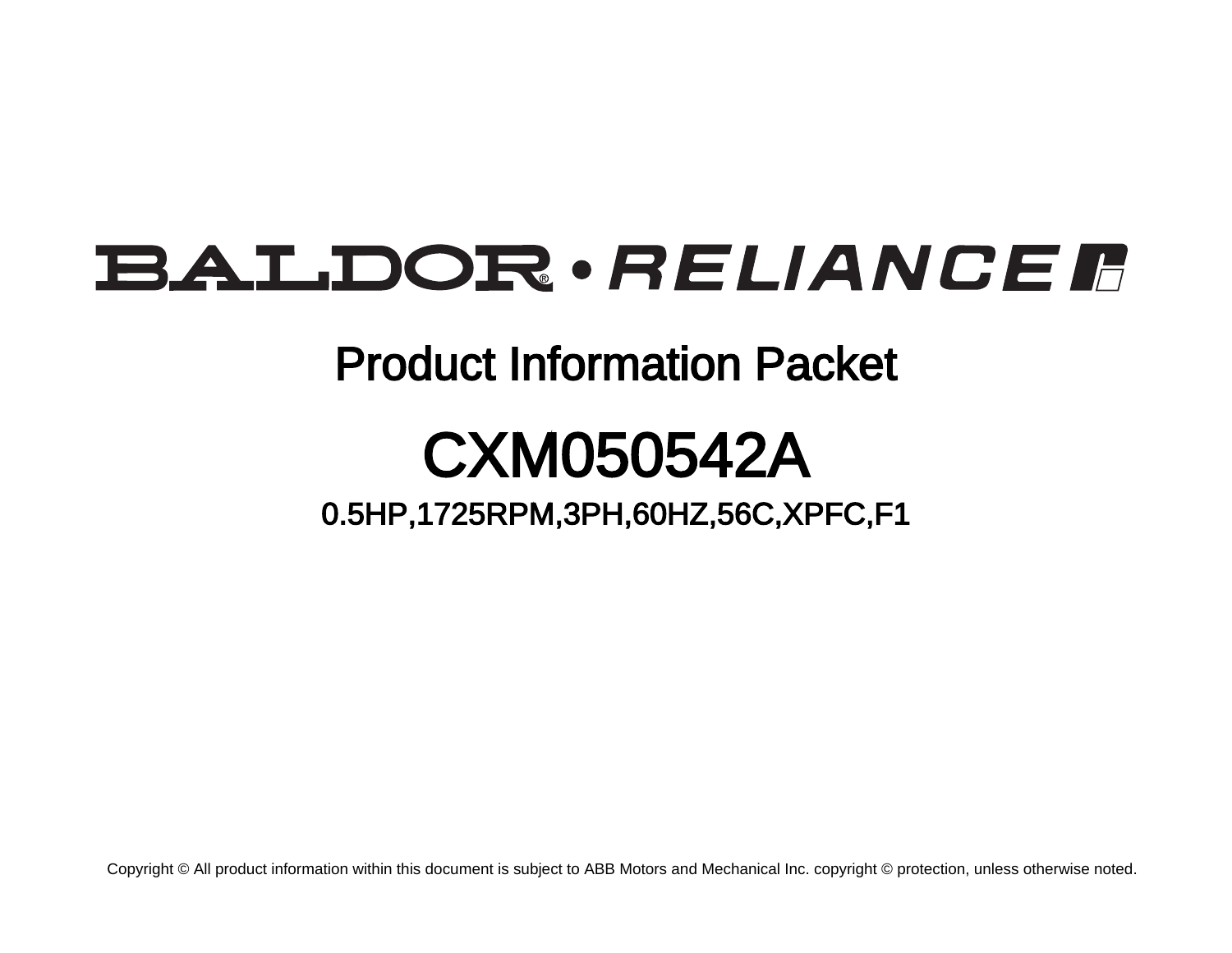## BALDOR · RELIANCE F Product Information Packet: CXM050542A - 0.5HP,1725RPM,3PH,60HZ,56C,XPFC,F1

| <b>Part Detail</b> |    |             |            |             |        |                      |            |  |
|--------------------|----|-------------|------------|-------------|--------|----------------------|------------|--|
| Revision:          | B  | Status:     | PRD/A      | Change #:   |        | Proprietary:         | No         |  |
| Type:              | AC | Elec. Spec: | 34WG1543   | CD Diagram: | CD0007 | Mfg Plant:           |            |  |
| Mech. Spec:        |    | Layout:     | 34LY5329   | Poles:      | 04     | <b>Created Date:</b> | 08-06-2020 |  |
| Base:              |    | Eff. Date:  | 07-01-2022 | Leads:      | 12#18  |                      |            |  |

| <b>Specs</b>                           |                         |                                  |                                 |
|----------------------------------------|-------------------------|----------------------------------|---------------------------------|
| <b>Catalog Number:</b>                 | CXM050542A              | <b>Feedback Device:</b>          | NO FEEDBACK                     |
| Enclosure:                             | <b>XPFC</b>             | <b>Heater Indicator:</b>         | No Heater                       |
| Frame:                                 | 56C                     | <b>Insulation Class:</b>         | в                               |
| <b>Frame Material:</b>                 | Steel                   | <b>Inverter Code:</b>            | Not Inverter                    |
| Motor Letter Type:                     | Three Phase             | IP Rating:                       | <b>NONE</b>                     |
| Output @ Frequency:                    | .500 HP @ 60 HZ         | <b>KVA Code:</b>                 | L.                              |
| Synchronous Speed @ Frequency:         | 1800 RPM @ 60 HZ        | <b>Lifting Lugs:</b>             | No Lifting Lugs                 |
| Voltage @ Frequency:                   | 230.0 V @ 60 HZ         | <b>Locked Bearing Indicator:</b> | No Locked Bearing               |
|                                        | 208.0 V @ 60 HZ         | <b>Motor Lead Termination:</b>   | Flying Leads                    |
|                                        | 460.0 V @ 60 HZ         | Motor Type:                      | 3416M                           |
| XP Class and Group:                    | CLI GP D; CLII GP F,G   | <b>Mounting Arrangement:</b>     | F <sub>1</sub>                  |
| <b>XP Division:</b>                    | Division I              | <b>Power Factor:</b>             | 63                              |
| <b>Agency Approvals:</b>               | <b>CSA</b>              | <b>Product Family:</b>           | <b>Hazardous Location Motor</b> |
|                                        | <b>UR</b>               | <b>Pulley Face Code:</b>         | C-Face                          |
| <b>Auxillary Box:</b>                  | No Auxillary Box        | <b>Rodent Screen:</b>            | None                            |
| <b>Auxillary Box Lead Termination:</b> | None                    | <b>Shaft Ground Indicator:</b>   | No Shaft Grounding              |
| <b>Base Indicator:</b>                 | Rigid                   | <b>Shaft Rotation:</b>           | Reversible                      |
| <b>Bearing Grease Type:</b>            | Polyrex EM (-20F +300F) | <b>Speed Code:</b>               | Single Speed                    |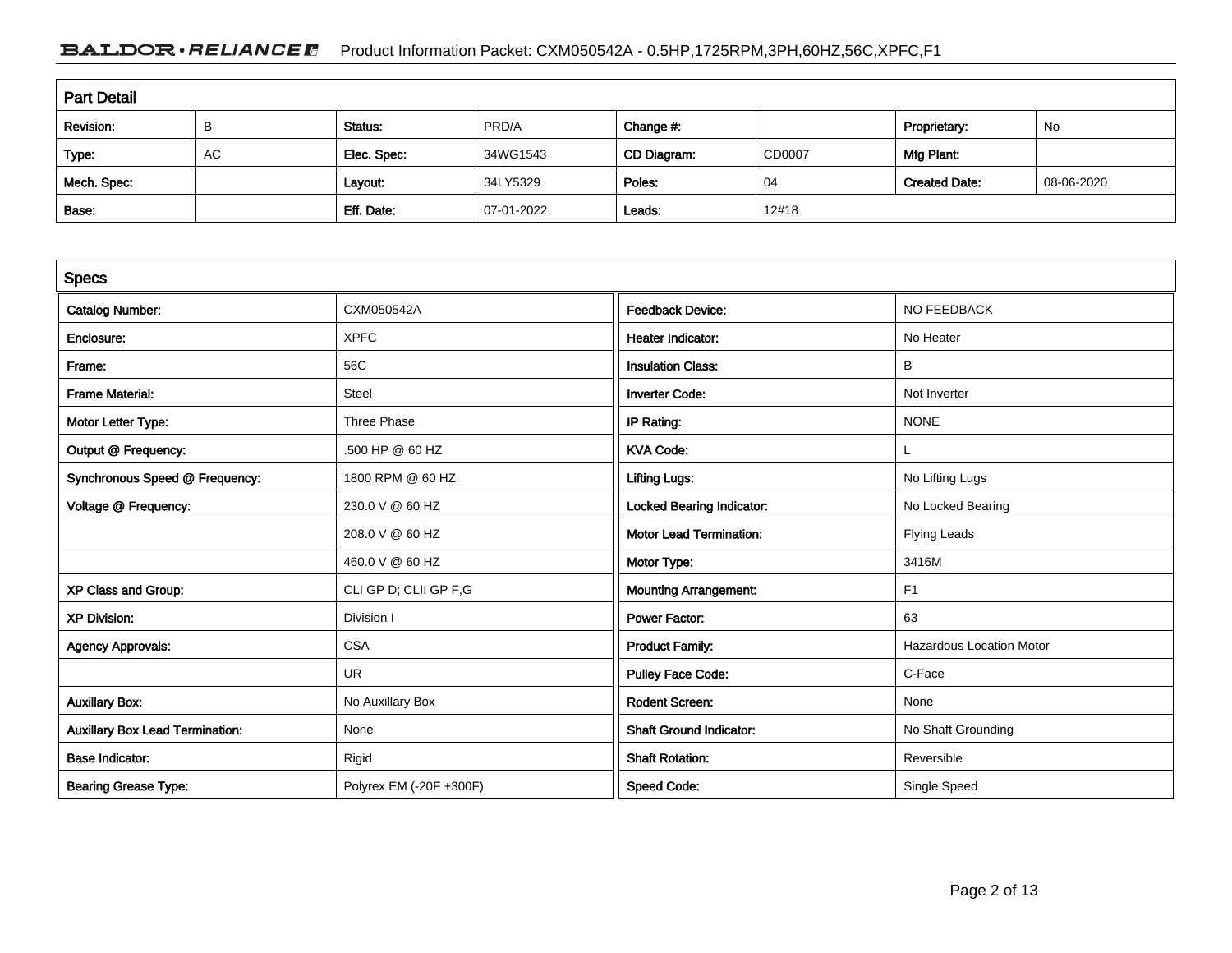| Blower:                               | None                      | <b>Motor Standards:</b>            | <b>NEMA</b>                |
|---------------------------------------|---------------------------|------------------------------------|----------------------------|
| Current @ Voltage:                    | 2.100 A @ 208.0 V         | <b>Starting Method:</b>            | Direct on line             |
|                                       | 2.000 A @ 230.0 V         | Thermal Device - Bearing:          | None                       |
|                                       | 1.000 A @ 460.0 V         | <b>Thermal Device - Winding:</b>   | None                       |
| Design Code:                          | в                         | <b>Vibration Sensor Indicator:</b> | No Vibration Sensor        |
| Drip Cover:                           | No Drip Cover             | <b>Winding Thermal 1:</b>          | Automatic Thermal Overload |
| Duty Rating:                          | <b>CONT</b>               | <b>Winding Thermal 1 Location:</b> | EP                         |
| <b>Electrically Isolated Bearing:</b> | Not Electrically Isolated | <b>Winding Thermal 2:</b>          | None                       |
|                                       |                           | <b>XP Temp Code:</b>               | T <sub>3</sub> C           |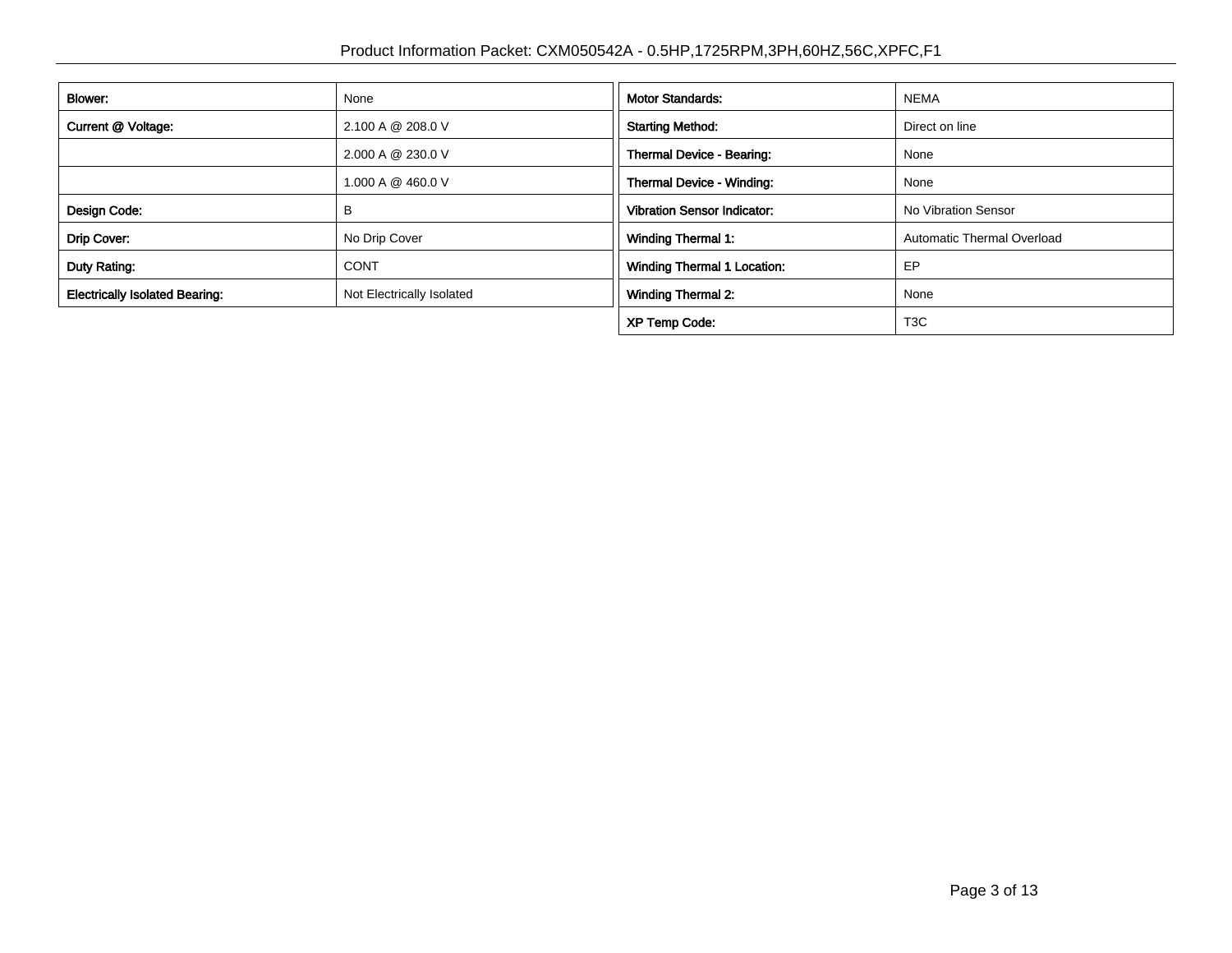### BALDOR · RELIANCE F Product Information Packet: CXM050542A - 0.5HP,1725RPM,3PH,60HZ,56C,XPFC,F1

| Nameplate NP0016XPSL |                                     |         |                           |  |
|----------------------|-------------------------------------|---------|---------------------------|--|
| NO.                  |                                     |         | CC                        |  |
| SER. $#$             |                                     |         |                           |  |
|                      | SPEC 34-0000-0382                   |         |                           |  |
|                      | CAT.NO. CXM050542A                  |         |                           |  |
| $H.P.$ .5            |                                     |         | T. CODE T3C               |  |
|                      | VOLTS 208-230/460                   |         |                           |  |
|                      | $AMPS$ 2.1-2/1                      |         |                           |  |
|                      | R.P.M. 1725 34WG1543                |         |                           |  |
| $HZ$ 60              |                                     |         | $CLASS$ $B$<br>PH 3       |  |
| <b>SER.F.</b> 1.00   |                                     |         | $CODE$  L<br><b>DES</b> B |  |
|                      | RATING 40C AMB-CONT                 |         |                           |  |
| $FRAME$ 56C          |                                     |         | NEMA NOM. EFF 74          |  |
| USABLE AT 208V       |                                     | $PF$ 63 |                           |  |
|                      | <b>BLANK</b> NEMA MG-1 PART 5, IP54 |         |                           |  |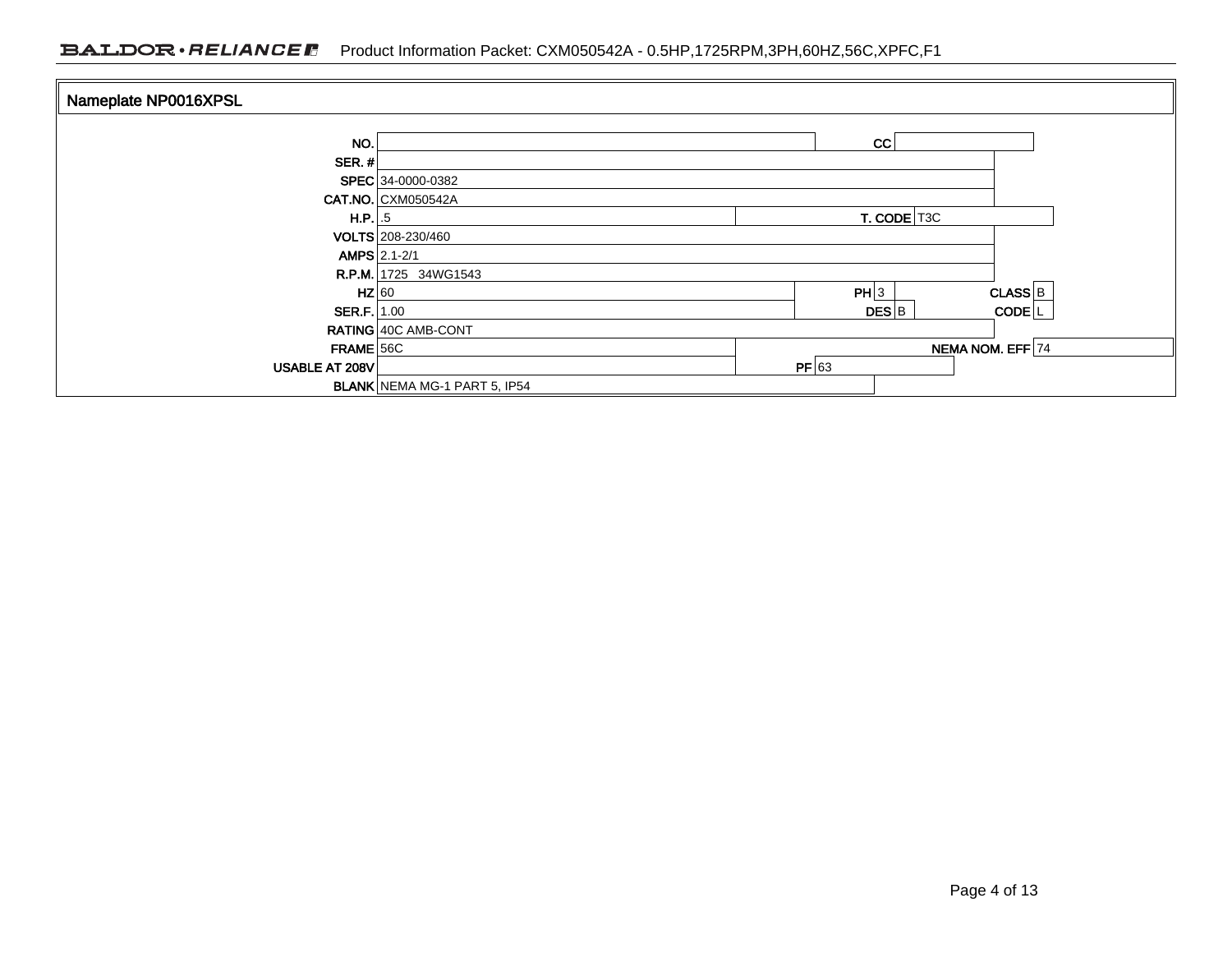| <b>Parts List</b> |                                          |          |  |  |  |  |
|-------------------|------------------------------------------|----------|--|--|--|--|
| Part Number       | Description                              | Quantity |  |  |  |  |
| SA385404          | SA 34-0000-0382                          | 1.000 EA |  |  |  |  |
| RA375645          | RA 34-0000-0382                          | 1.000 EA |  |  |  |  |
| LB1118            | LABEL, WARNING (ROLL LABEL)              | 1.000 EA |  |  |  |  |
| LC0007            | <b>CONNECTION LABEL</b>                  | 1.000 EA |  |  |  |  |
| NP0016XPSL        | SS XP UL CSA CC CL-I GP-D CL-II GP-F&G   | 1.000 EA |  |  |  |  |
| 85XU0407S04       | 4X1/4 U DRIVE PIN STAINLESS              | 2.000 EA |  |  |  |  |
| 85XU0407S04       | 4X1/4 U DRIVE PIN STAINLESS              | 4.000 EA |  |  |  |  |
| MN416A01          | TAG-INSTAL-MAINT no wire (2100/bx) 4/22  | 1.000 EA |  |  |  |  |
| NP0018W           | ALUM UL XP CONDUIT BOX NAMEPLATE         | 1.000 EA |  |  |  |  |
| TPMYJ70KX         | THERMAL 3PH 0.75 AUT 120C                | 1.000 EA |  |  |  |  |
| 51XT0632A06       | 6-32X3/8 TY23 HXWS SLDSR                 | 2.000 EA |  |  |  |  |
| 51XT0632A06       | 6-32X3/8 TY F HEX HD SLT                 | 2.000 EA |  |  |  |  |
| HA6001A03         | THERMAL RETAINER (PLATED)                | 1.000 EA |  |  |  |  |
| HA6001A01         | THERMAL RETAINER (PLATED)                | 1.000 EA |  |  |  |  |
| NS2500A01         | <b>INSULATOR, AUTO THER PROT</b>         | 1.000 EA |  |  |  |  |
| NS2500A05         | INSULATOR, AUTO THER PROT                | 1.000 EA |  |  |  |  |
| 34FH4002A01SP     | IEC FH NO GREASER PRIMED                 | 1.000 EA |  |  |  |  |
| 51XW1032A06       | 10-32 X .38, TAPTITE II, HEX WSHR SLTD S | 3.000 EA |  |  |  |  |
| 34FN3002A01SP     | EXTERNAL FAN, PLASTIC, .637/.639 HUB W/  | 1.000 EA |  |  |  |  |
| MJ1000A02         | GREASE, POLYREX EM EXXON                 | 0.050 LB |  |  |  |  |
| HA3104A03         | THRUBOLT 5/16-18 X 7.625 W QTE#457       | 4.000 EA |  |  |  |  |
| 34EP3703A01       | FR ENDPLATE, MACH XP                     | 1.000 EA |  |  |  |  |
| HW5100A03         | WAVY WASHER (W1543-017)                  | 1.000 EA |  |  |  |  |
| 34EP3705A01SP     | PU ENDPLATE, MACH                        | 1.000 EA |  |  |  |  |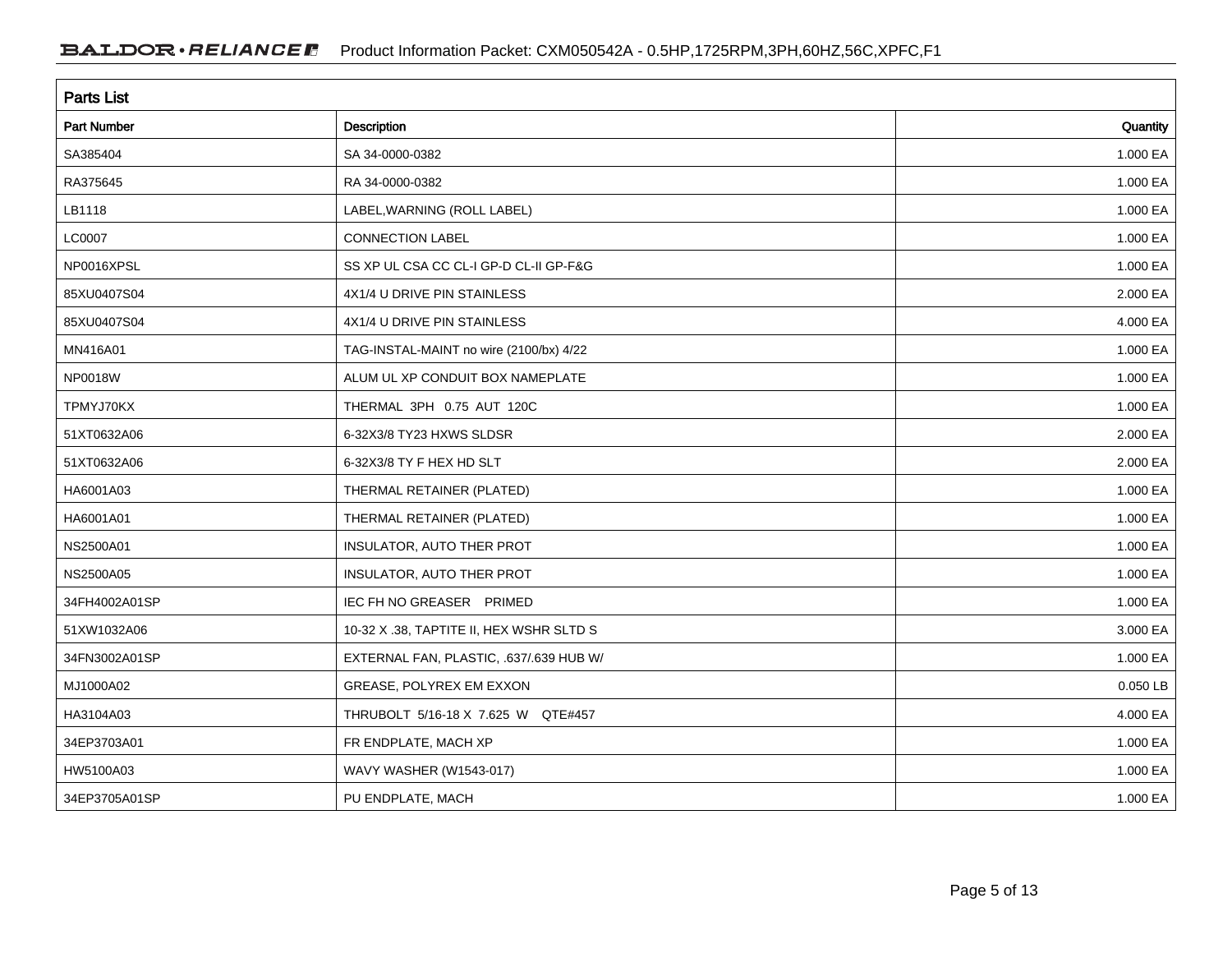| <b>Parts List (continued)</b> |                                          |           |  |  |  |
|-------------------------------|------------------------------------------|-----------|--|--|--|
| <b>Part Number</b>            | Description                              | Quantity  |  |  |  |
| 35CB3001A01SP                 | EXPL CONDUIT BOX, MACH, 1/2" PIPE TAP LE | 1.000 EA  |  |  |  |
| 11XW1032G06                   | 10-32 X .38, TAPTITE II, HEX WSHR SLTD U | 1.000 EA  |  |  |  |
| HW4002A02                     | 1-11.5X2LG PIPE NIPPLE (F/S)             | 1.000 EA  |  |  |  |
| 35CB3500A01SP                 | CONDUIT BOX LID, MACH                    | 1.000 EA  |  |  |  |
| 51XN2520A16                   | SCREW, HEX WS SLT, ZN, 1/4-20 X 1.00     | 4.000 EA  |  |  |  |
| SP5037A01                     | TERMINAL PLATE ASS'Y MODEL 34 - 3 PHASE  | 1.000 EA  |  |  |  |
| 51XW0832A07                   | 8-32 X .44, TAPTITE II, HEX WSHR SLTD SE | 2.000 EA  |  |  |  |
| HA1025A13                     | WSHR, FELT, 38" THICK F-26 CLASS         | 1.000 EA  |  |  |  |
| HW3021E06                     | 1/8 DIA X 5/8 ROLLPIN (F/S)              | 1.000 EA  |  |  |  |
| WD1000A16                     | 2-520128-2 AMP FLAG TERMINAL(4M/RL)      | 12.000 EA |  |  |  |
| WD1000A16                     | 2-520128-2 AMP FLAG TERMINAL(4M/RL)      | 12.000 EA |  |  |  |
| MG1025G29                     | WILKOFAST, 789.229, DARK CHARCOAL GRAY   | 0.014 GA  |  |  |  |
| 36PA1000                      | PKG GRP, PRINT<br>PK1016A06              | 1.000 EA  |  |  |  |
| HW2501D13                     | KEY, 3/16 SQ X 1.375                     | 1.000 EA  |  |  |  |
| HA7000A04                     | KEY RETAINER 0.625 DIA SHAFTS            | 1.000 EA  |  |  |  |
| MJ5000A09                     | EFI KIT #1578 (400 ML CARTRIDGE OF EFI   | 0.031 EA  |  |  |  |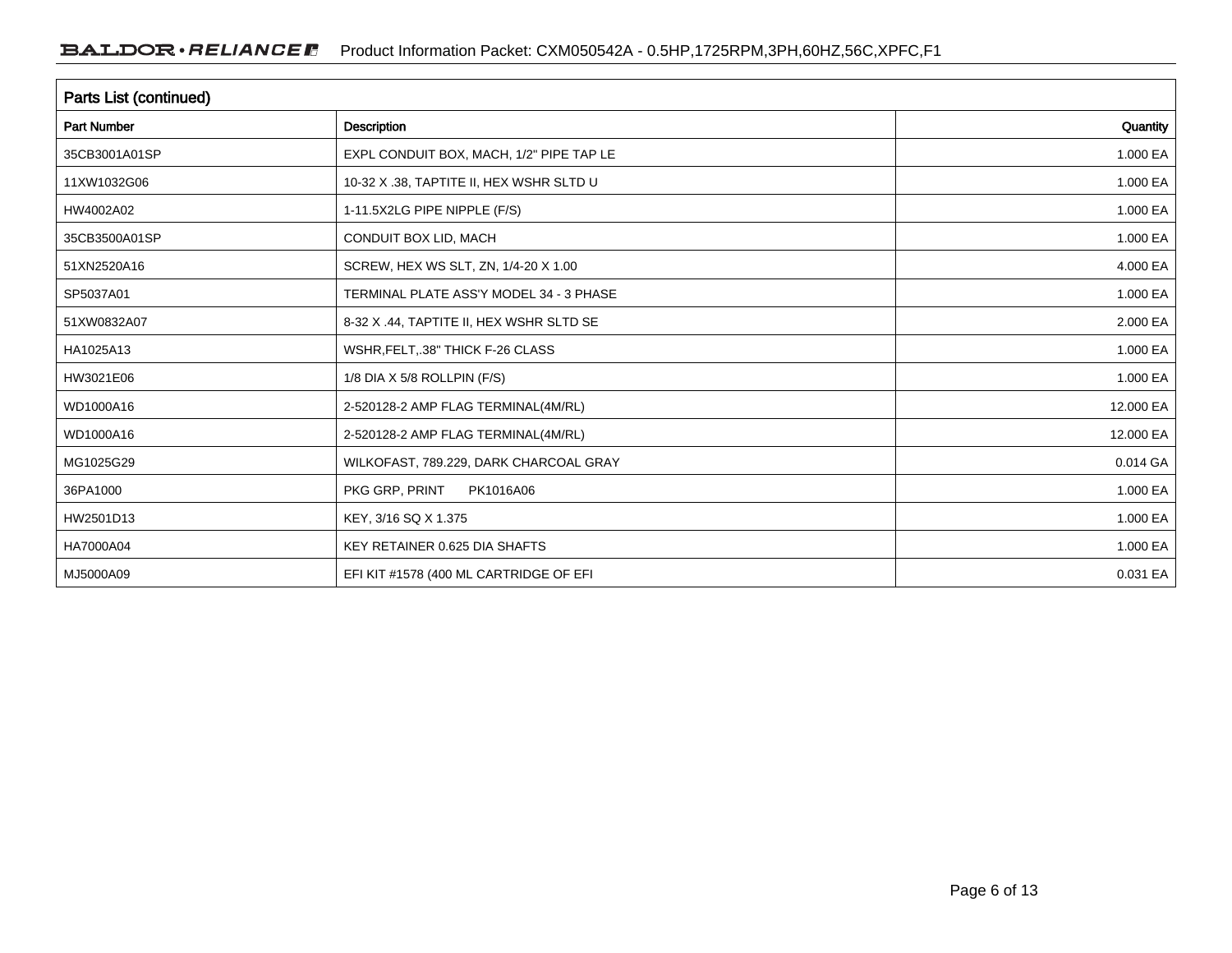#### **AC Induction Motor Performance Data**

Record # 6627Typical performance - not guaranteed values

| Winding: 34WG1543-R002<br><b>Type: 3416M</b> |                        | <b>Enclosure: XPFC</b> |                                                 |                |  |
|----------------------------------------------|------------------------|------------------------|-------------------------------------------------|----------------|--|
| <b>Nameplate Data</b>                        |                        |                        | 460 V, 60 Hz:<br><b>High Voltage Connection</b> |                |  |
| <b>Rated Output (HP)</b>                     |                        | .5                     | <b>Full Load Torque</b>                         | $1.5$ LB-FT    |  |
| <b>Volts</b>                                 |                        | 208-230/460            | <b>Start Configuration</b>                      | direct on line |  |
| <b>Full Load Amps</b>                        |                        | $2.1 - 2/1$            | <b>Breakdown Torque</b>                         | 6.5 LB-FT      |  |
| <b>R.P.M.</b>                                |                        | 1725                   | <b>Pull-up Torque</b>                           | $4.5$ LB-FT    |  |
| Hz                                           | 60 Phase               | 3                      | <b>Locked-rotor Torque</b>                      | 5.6 LB-FT      |  |
| <b>NEMA Design Code</b>                      | <b>B KVA Code</b>      |                        | <b>Starting Current</b>                         | 6.7 A          |  |
| <b>Service Factor (S.F.)</b>                 |                        |                        | <b>No-load Current</b>                          | 0.89A          |  |
| <b>NEMA Nom. Eff.</b>                        | <b>74 Power Factor</b> | 63                     | Line-line Res. @ 25°C                           | $33 \Omega$    |  |
| <b>Rating - Duty</b>                         |                        | 40C AMB-CONT           | Temp. Rise @ Rated Load                         | $59^{\circ}$ C |  |

**Load Characteristics 460 V, 60 Hz, 0.5 HP**

| % of Rated Load     | 25   | 50   | 75   | 100  | 125  | 150  |
|---------------------|------|------|------|------|------|------|
| <b>Power Factor</b> | 27   | 39   | 51   | 60   | 67   | 72   |
| Efficiency          | 49.8 | 65   | 71.7 | 74.5 | 75.6 | 75.5 |
| Speed               | 1785 | 1770 | 1756 | 1737 | 1724 | 1705 |
| Line amperes        | 0.9  | 0.94 | 0.98 |      | 1.15 | 1.27 |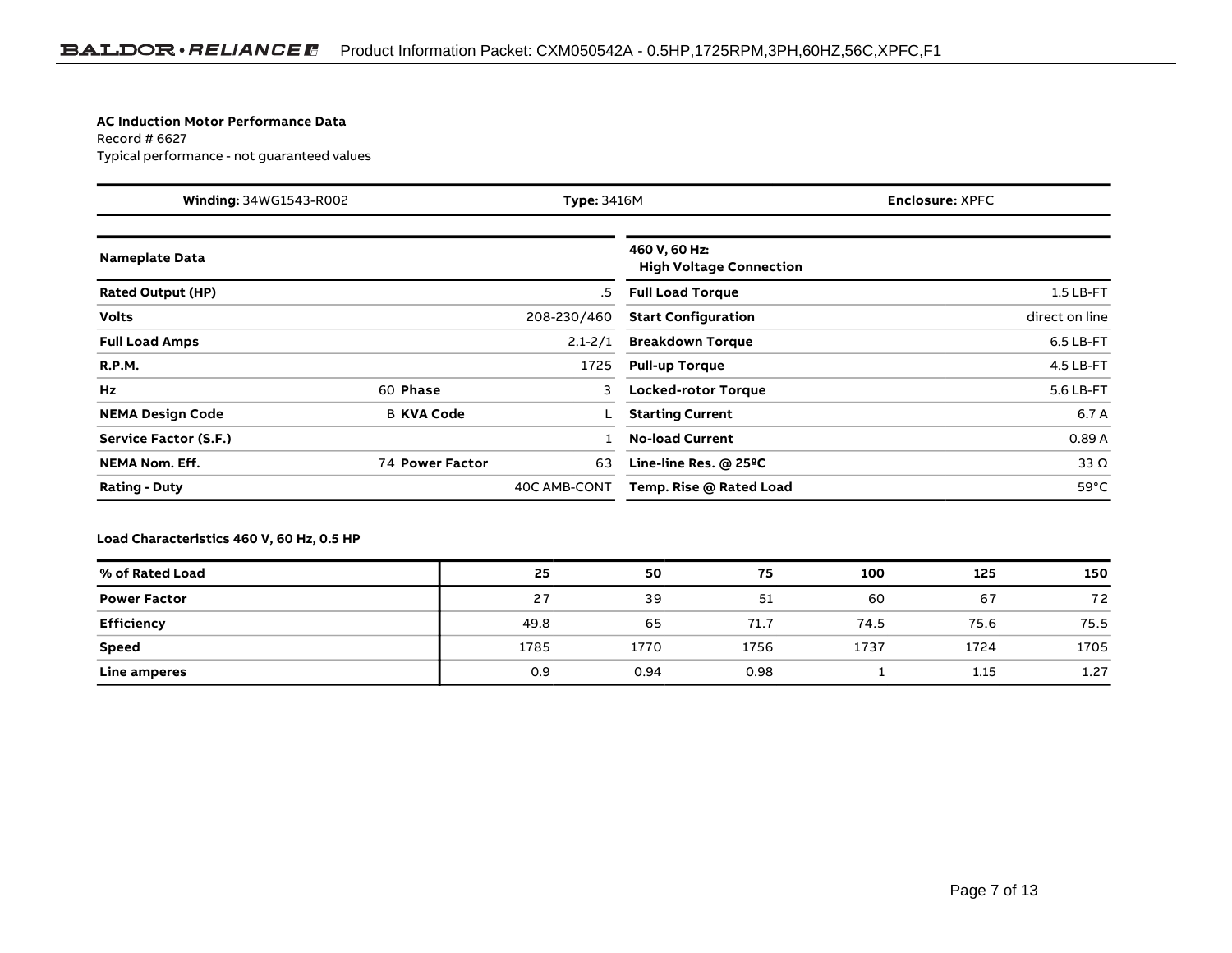

Performance Graph at 460V, 60Hz, 0.5HP Typical performance - Not guaranteed values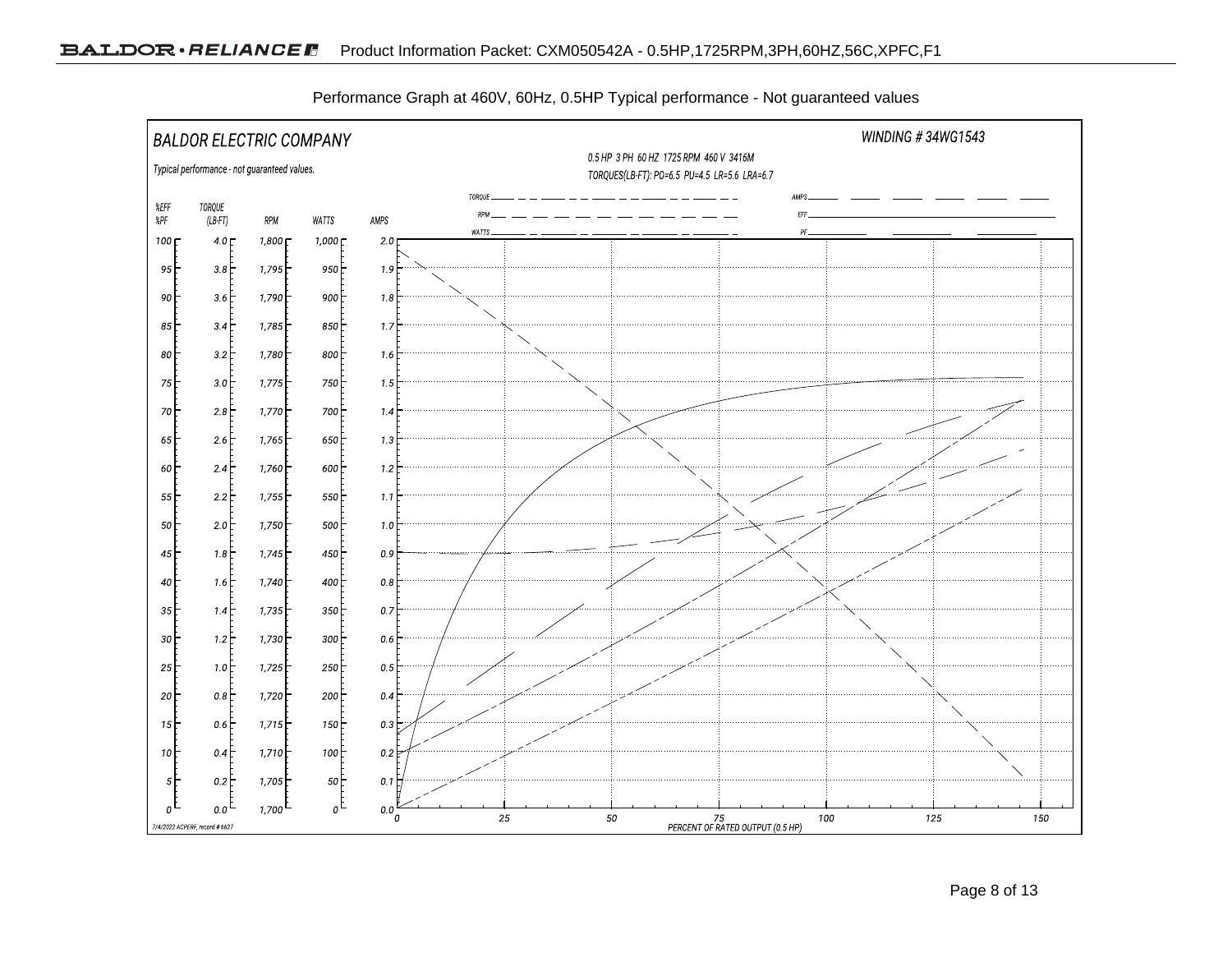#### **AC Induction Motor Performance Data**

Record # 20790Typical performance - not guaranteed values

| Winding: 34WG1543-R002   |                        | <b>Enclosure: XPFC</b><br><b>Type: 3416M</b> |                                                |                |
|--------------------------|------------------------|----------------------------------------------|------------------------------------------------|----------------|
| <b>Nameplate Data</b>    |                        |                                              | 208 V, 60 Hz:<br><b>Low Voltage Connection</b> |                |
| <b>Rated Output (HP)</b> |                        | .5                                           | <b>Full Load Torque</b>                        | 1.51 LB-FT     |
| <b>Volts</b>             |                        | 208-230/460                                  | <b>Start Configuration</b>                     | direct on line |
| <b>Full Load Amps</b>    |                        | $2.1 - 2/1$                                  | <b>Breakdown Torque</b>                        | 5.25 LB-FT     |
| <b>R.P.M.</b>            |                        | 1725                                         | <b>Pull-up Torque</b>                          | 3.56 LB-FT     |
| Hz                       | 60 Phase               | 3                                            | <b>Locked-rotor Torque</b>                     | 4.43 LB-FT     |
| <b>NEMA Design Code</b>  | <b>B KVA Code</b>      |                                              | <b>Starting Current</b>                        | 11.8 A         |
| Service Factor (S.F.)    |                        |                                              | <b>No-load Current</b>                         | 1.39A          |
| <b>NEMA Nom. Eff.</b>    | <b>74 Power Factor</b> | 63                                           | Line-line Res. @ 25°C                          | $8.35 \Omega$  |
| <b>Rating - Duty</b>     |                        | 40C AMB-CONT                                 | Temp. Rise @ Rated Load                        | $50^{\circ}$ C |
|                          |                        |                                              | Locked-rotor Power Factor                      | 65             |
|                          |                        |                                              | Rotor inertia                                  | 0.0381 LB-FT2  |

### **Load Characteristics 208 V, 60 Hz, 0.5 HP**

| % of Rated Load     | 25   | 50   | 75   | 100  | 125  | 150  |
|---------------------|------|------|------|------|------|------|
| <b>Power Factor</b> | 37   | 52   | 65   | 77   | 79   | 81   |
| <b>Efficiency</b>   | 49.3 | 64.9 | 71.8 | 74.4 | 75.5 | 75.5 |
| <b>Speed</b>        | 1782 | 1765 | 1748 | 1725 | 1707 | 1683 |
| Line amperes        | 1.43 | 1.54 | 1.67 | 1.79 | 2.14 | 2.47 |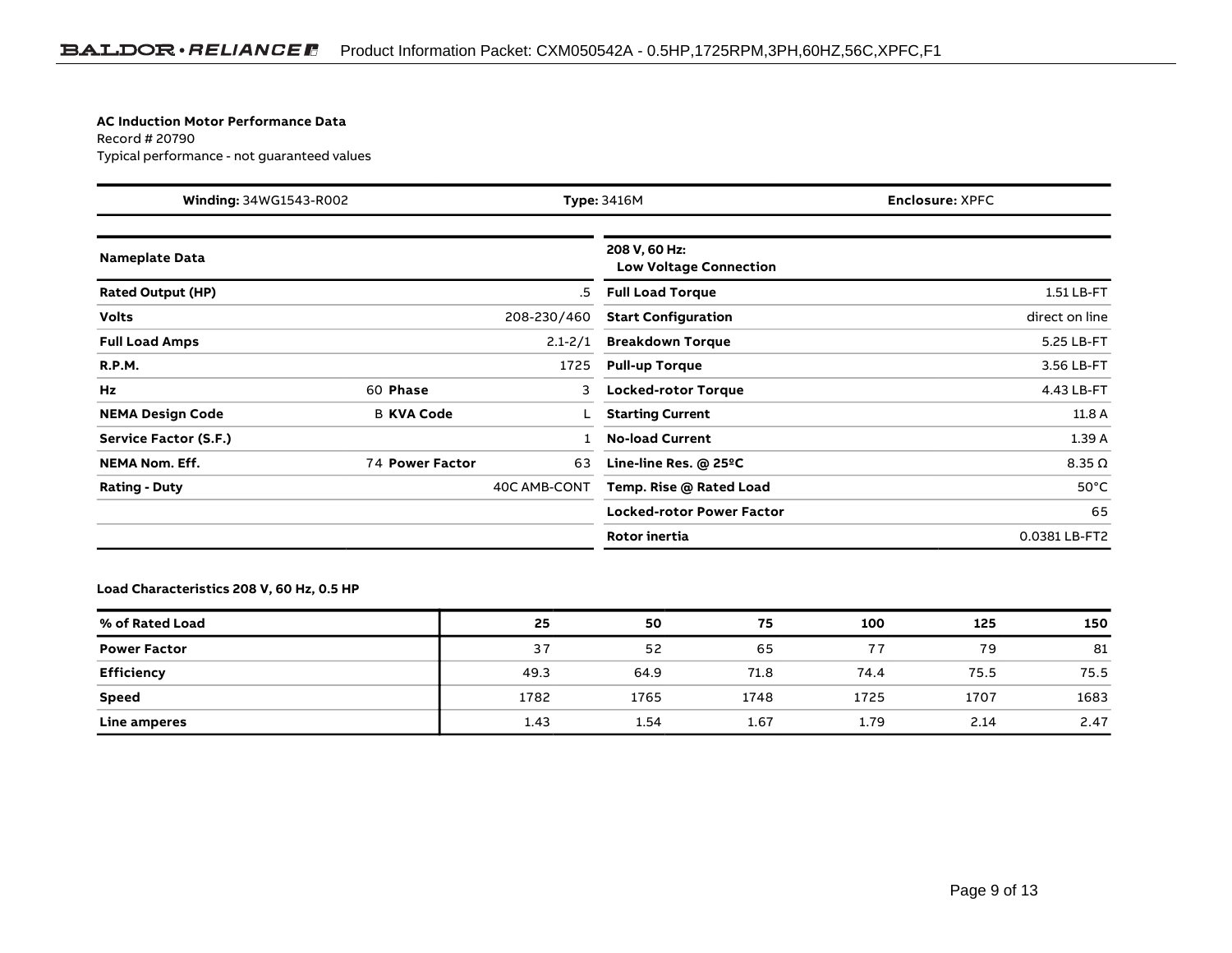

Performance Graph at 208V, 60Hz, 0.5HP Typical performance - Not guaranteed values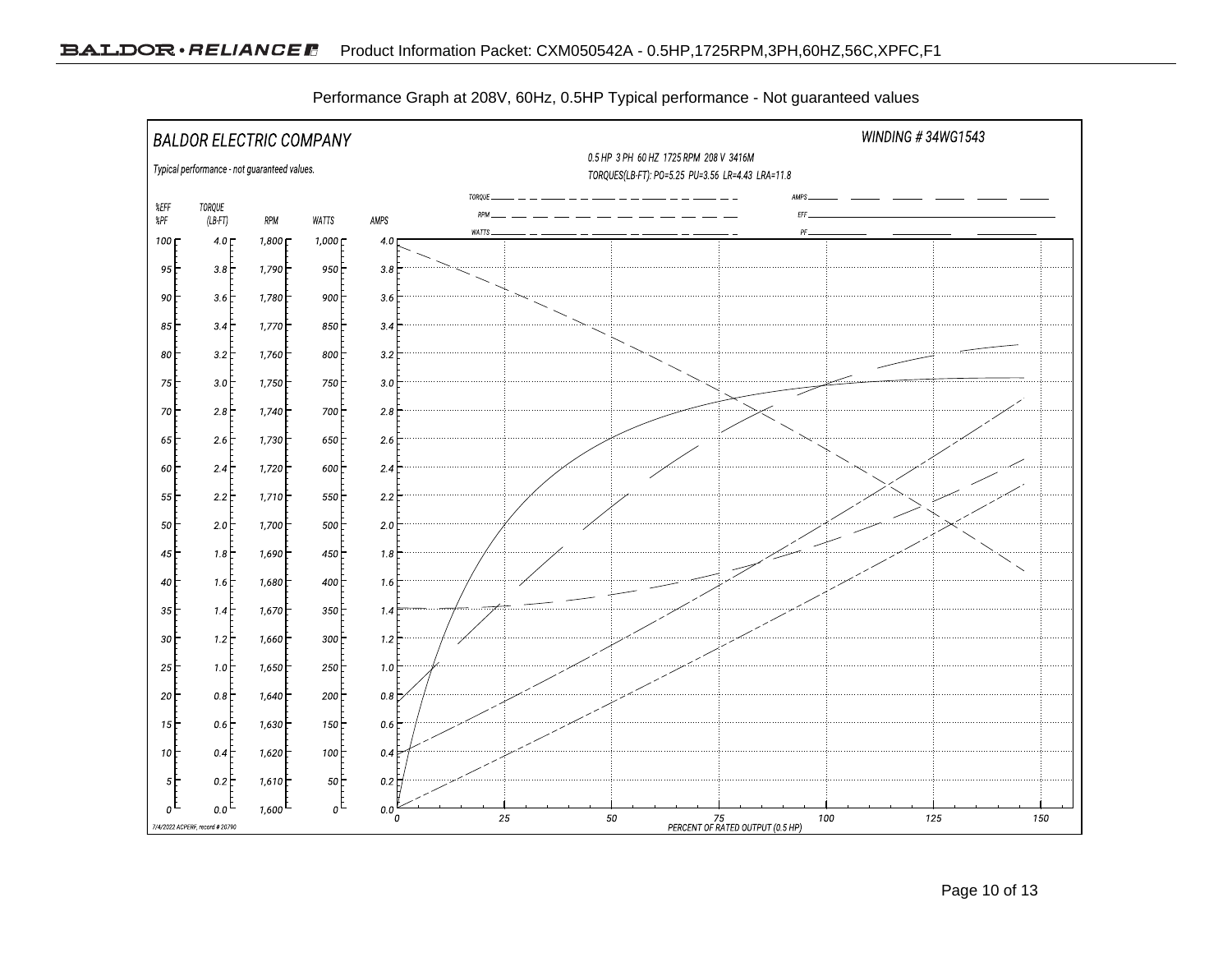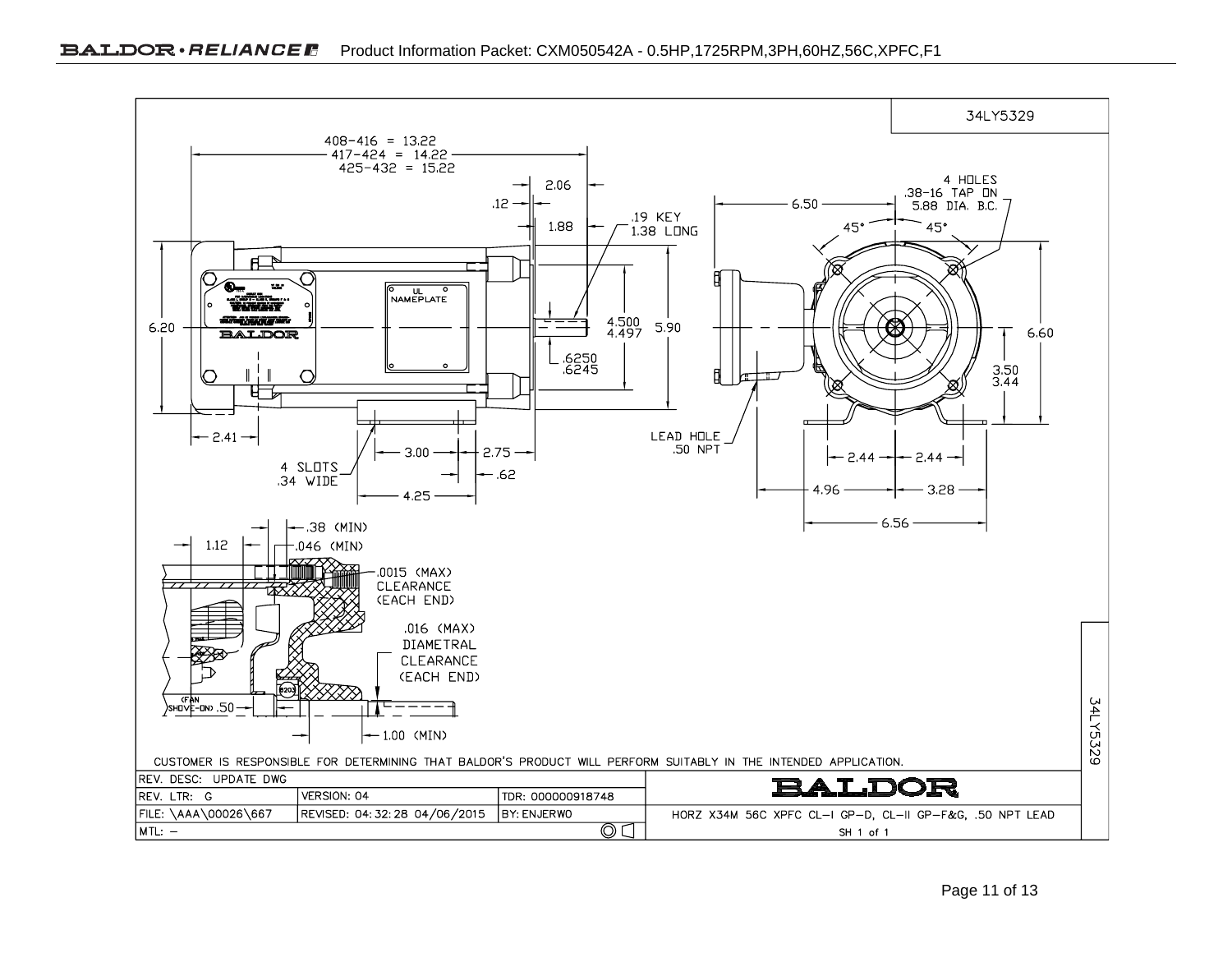